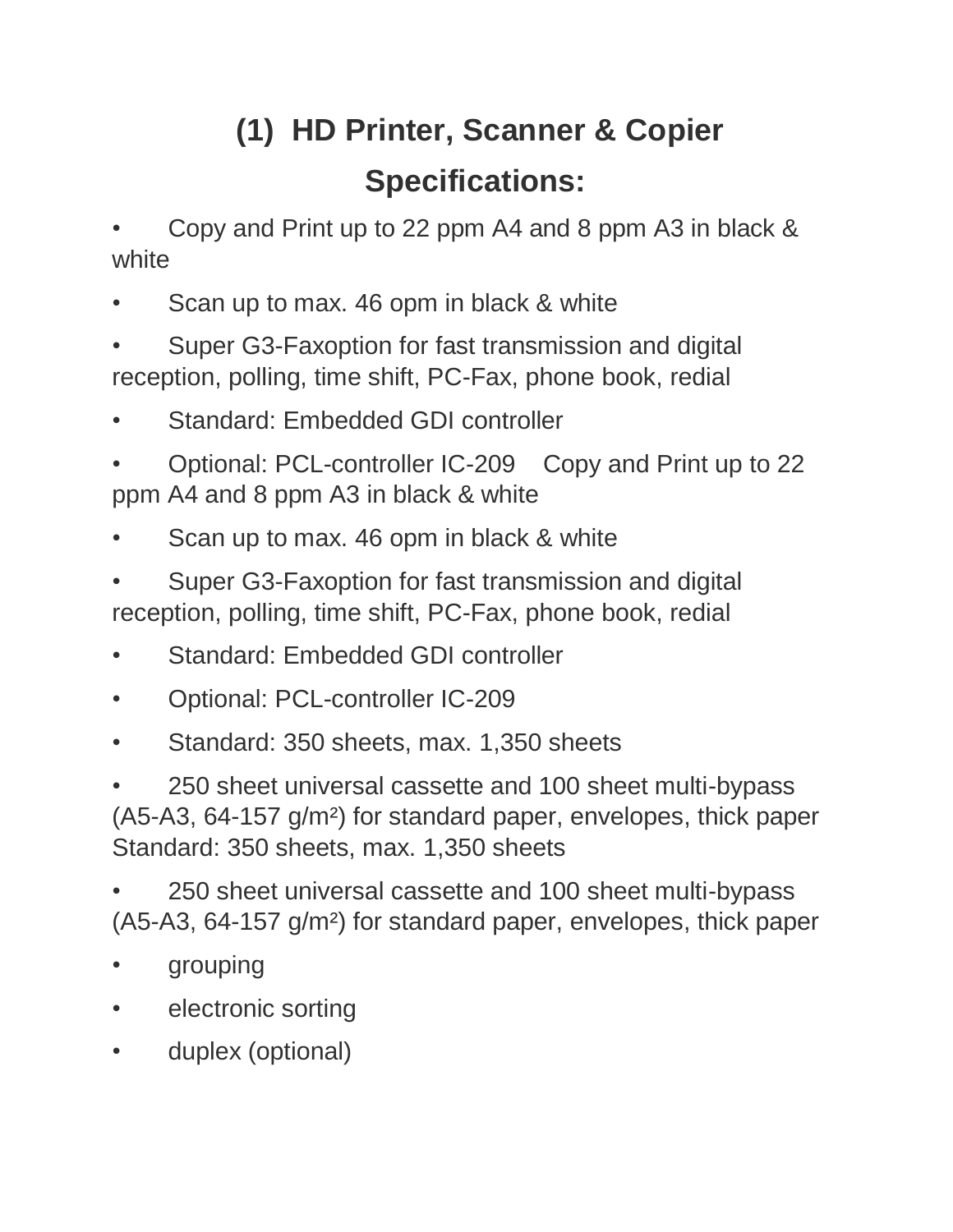## **(6) COLORED PRINTER**

## **Specifications:**

#### **Heavy Duty 3 in 1 Colored Inkjet Printer**

- Type: All-in-one Printer
- Resolution: 5760 x 1440dpi
- Print Speed (Black & White) 33ppm
- Print Speed (Colour) 15ppm
- Display Type Colour LCD
- Number of Cartridges 4
- Duty Cycle 500pages
- Power Consumption (Standby) 4W
- Power Consumption (In Use) 11W
- 2-Sided Yes
- Number of Nozzles 357
- Monthly Print Volume 500pages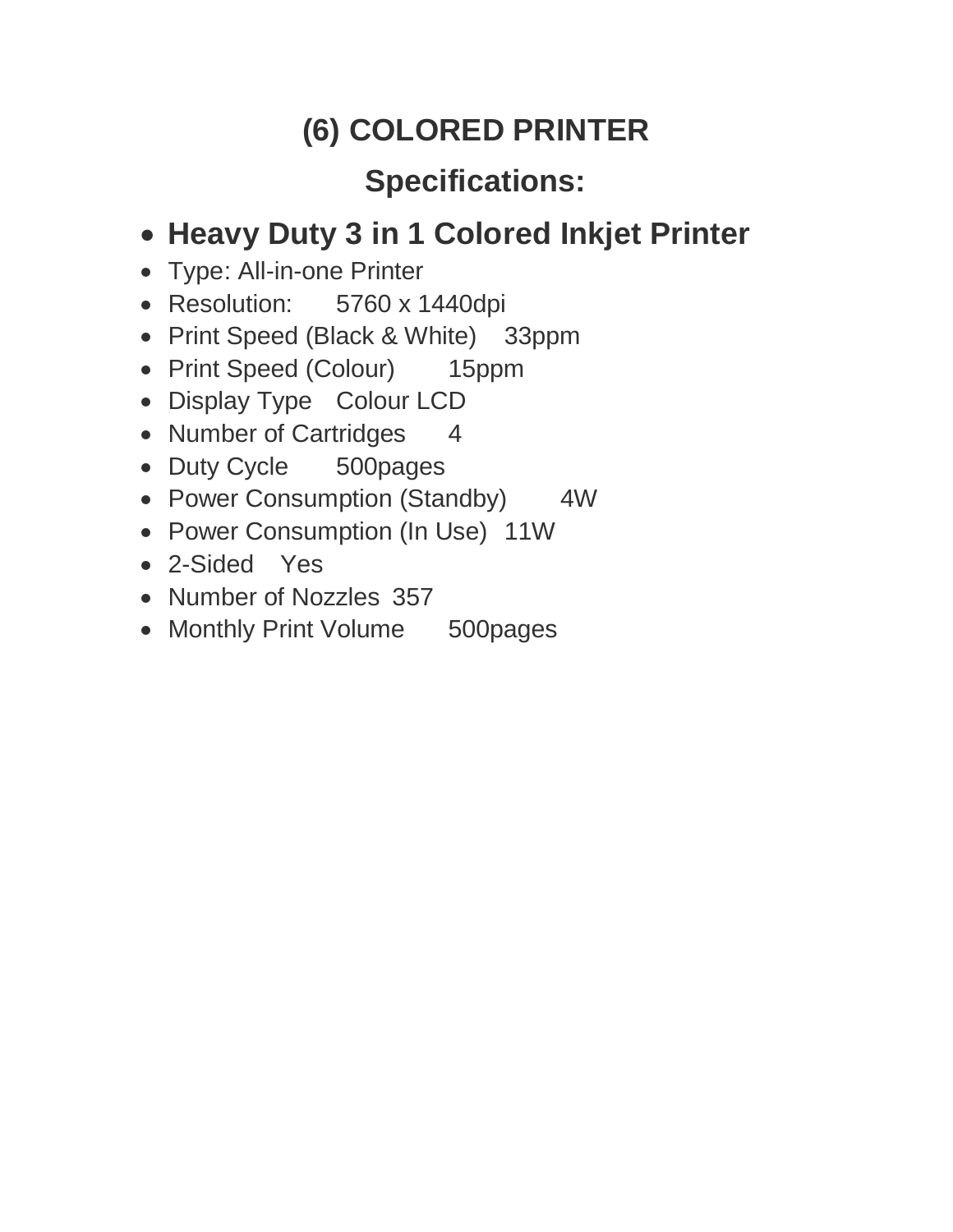## **(1) Heavy Duty All-in-One Ink Tank Printer**

#### **SPECIFICATION:**

- Print speed of up to 25.0 ipm
- Prints up to A3+ (for simplex)
- Automatic duplex printing
- Ultra-high page yield of 7,500 pages (black) and 6,000 pages (color)
- Wi-Fi, Wi-Fi Direct, Ethernet
- Email Print and Remote Print Driver, Scan to Cloud)
- $\bullet$

## **(7) Desktop Computer**

CPU: Ryzen 5 3600

Motherboard: Gigabyte B550M

RAM: 16GB (8Gbx2) 3200 Mhz

GPU: GTX 1650 4gb

Storage SSD 240gb

Storage Hard Disk 1Tb

PSU: 550W 80+ Bronze Tru Rated

CASE: Generic ATX

Monitor: 3x Acer LED 24"

Mouse & Keyboard

Headset (Plantronics)

Webcam Silfox